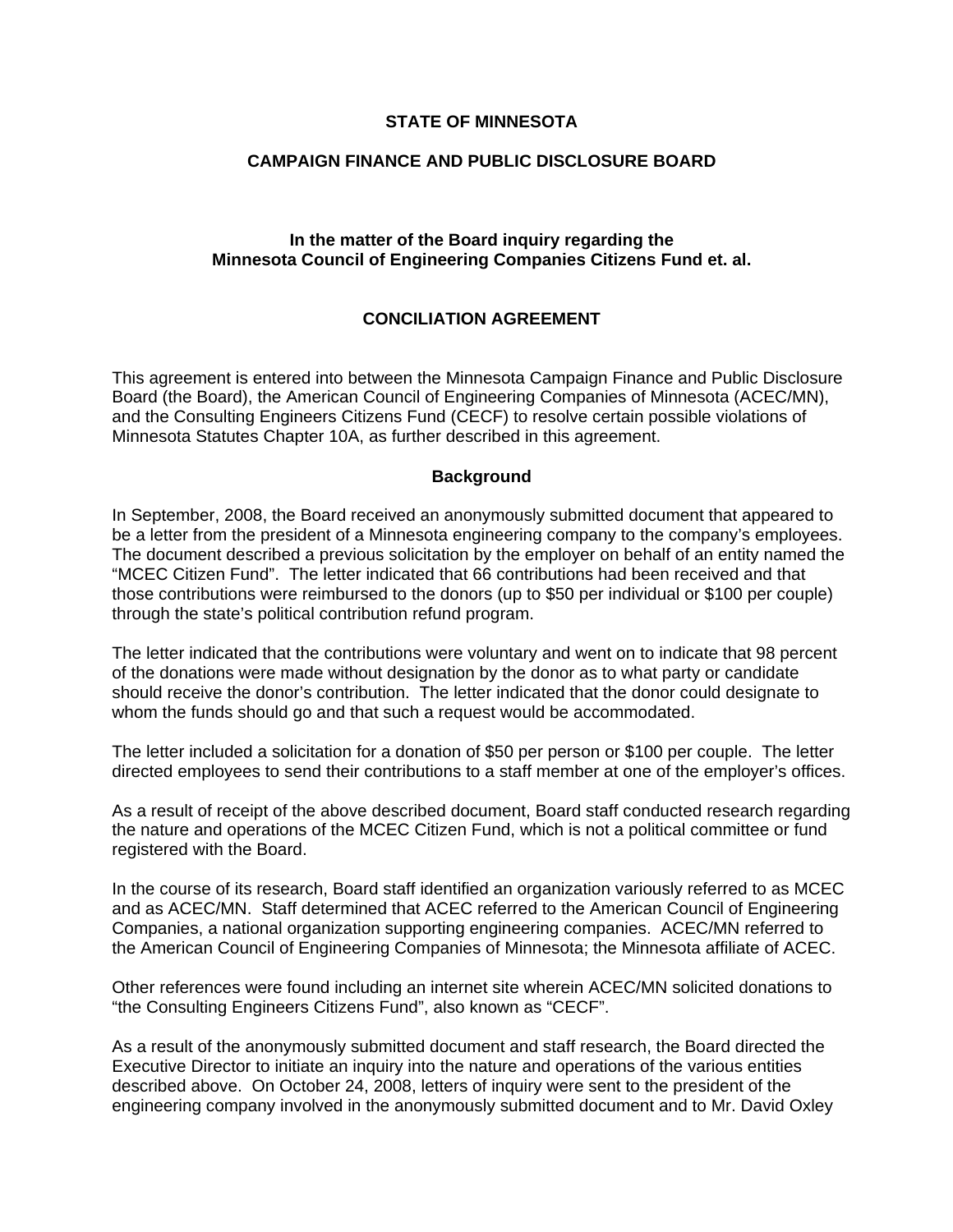who had been identified as the Executive Director of the American Council of Engineering Companies of Minnesota.

Responses were received from Michael Kraemer, president of Short Elliot Hendrickson, Inc. and from Mr. Oxley.

Mr. Kraemer acknowledged that the anonymously submitted document was, in fact, a copy of a communication from him to the employees of SEH. In response to another part of the inquiry, Mr. Kraemer indicated that the MCEC Citizen Fund referred to in his letter was the same as the Consulting Engineers Citizen Fund referred to in the internet site materials of ACEC/MN.

Mr. Oxley responded on behalf of ACEC/MN. He indicated that a bank account exists with the account name Consulting Engineers Citizens Fund. He states that Consulting Engineers Citizens Fund, sometimes referred to as CECF, is the formal name of the entity that is the subject of the Board's inquiry. References to MCEC Citizens Fund or to MCECCF refer to the Consulting Engineers Citizens Fund.

Mr. Oxley indicated that CECF had been in operation since November, 1996, and that it had been set up by previous legal counsel to ACEC/MN.

Board staff met with Mr. David Oxley and Mr. Randolph Morris, lobbyist and legal counsel for ACEC/MN on December 15, 2008, to obtain additional information related to the operations of CECF. Additional facts disclosed at that meeting are incorporated into the Board Analysis section of this document and into the Agreement.

Mr. Morris also appeared before the Board in executive session on January 8, 2009, and presented testimony on behalf of ACEC/MN and CECF. In that testimony, Mr. Morris reiterated that CECF had been established by prior legal counsel and operated without change in its practices since its creation. He indicated that CECF had about \$12,000 remaining in its account, all of which could be identified to specific individual donors. He stated that CECF wished to return this money to the donors since it was now clear that CECF could not continue to make donations to candidates. Mr. Morris reported that CECF had frozen its operations as soon as it received notice of the Board's inquiry.

The Board directed the Executive Director to attempt to negotiate a conciliation agreement with ACEC/MN and CECF that would result in: (1) discontinuance of activities that may not be consistent with Minnesota Statutes Chapter 10A, (2) ensuring that such activities do not arise in the future with respect to ACEC/MN or any of its members, and (3) the voluntary payment of a civil penalty to settle any potential violations of Minnesota Statutes Chapter 10A.

# **Board Analysis**

The Board's inquiry disclosed evidence that ACEC/MN believed it was operating what is referred to as a "conduit fund" under Minnesota Statutes, Section 211B.15, subd. 16. Corporate political contributions are generally prohibited under Minnesota Statutes §211B.15, however, Section 211B.15, subd. 16, permits corporations to set up accounts known as "conduit funds." With a conduit fund, a general nonpartisan solicitation may be made to the corporation's employees. Employees may put money in the fund directly or by payroll deduction.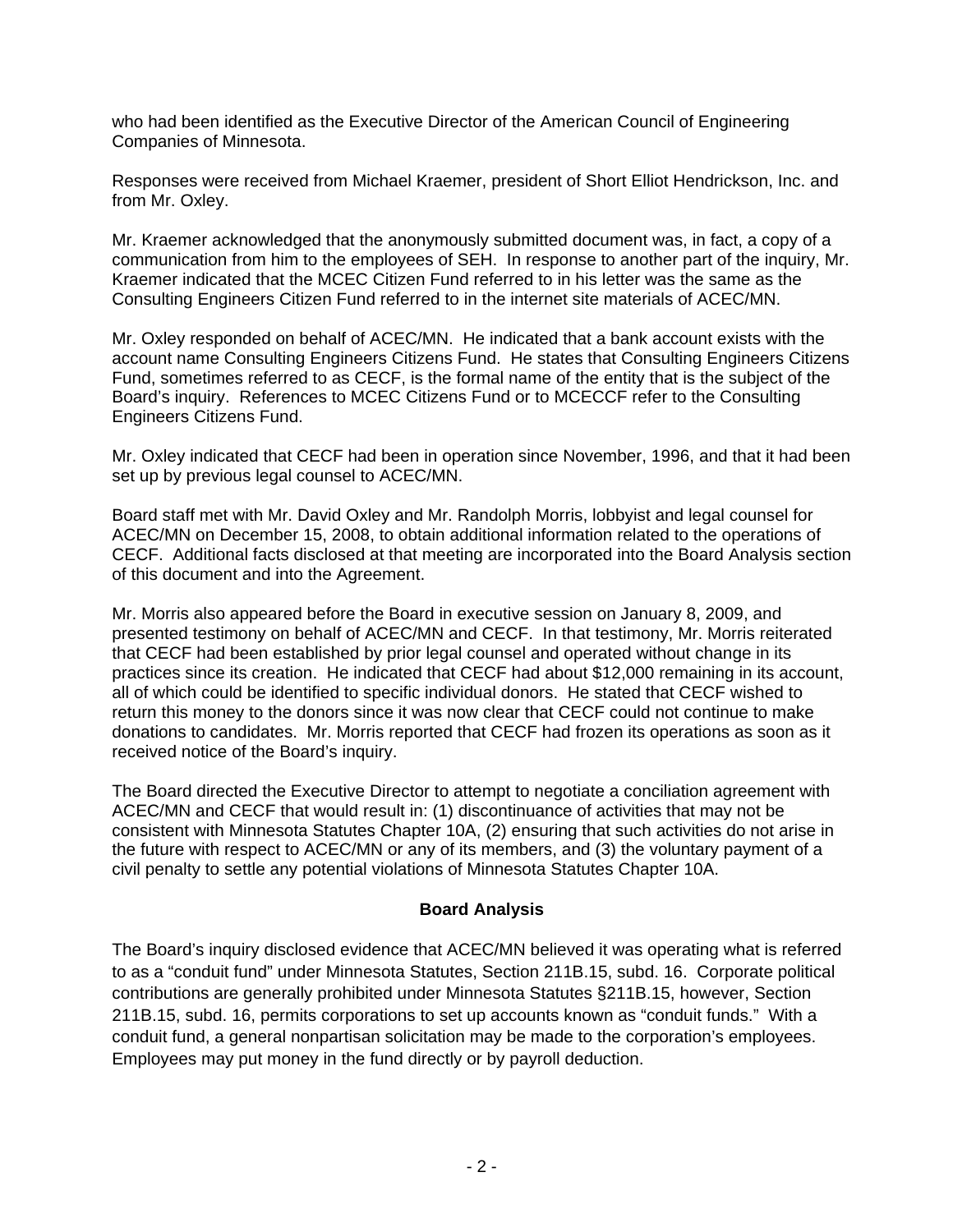Under §211B.15, money in a conduit fund is always controlled by employee donor. The statute states that ". . . the employee *must* direct the contribution to candidates of the employee's choice" [emphasis added]. The conduit fund is a depository and accounting system only and the employer never has control over the use of money placed in the fund.

In 1974, shortly after formation of the Board and enactment of Minnesota Statutes Chapter 10A, the Board was asked if conduit funds were required to register with and report to the Board. The Board responded by issuing Advisory Opinion No. 6. In that opinion, the employer set up a fund for employee political contributions. The employee could designate to which candidates the contributions must be transferred or could leave the designation up to the employer.

It was the opinion of the Board that the employer could collect and distribute employee contributions in cases where the employee designates to whom the contribution will be transferred. In such a case, the conduit fund fell under the definition of Minnesota Statutes, Section 211B.15, subd. 16, and was not required to register as a political committee or fund with the Board. However, if the employer collected undesignated contributions from employees and the employer made the decision as to which candidates would receive the proceeds of the contributions, the activities resulted in the establishment of a political committee or fund which was required to register with and report to the Board.

The Board has not issued advisory opinions on the subject subsequent to Advisory Opinion No. 6. By terms of the statutes in effect at the time, Advisory Opinion No. 6 expired two years after its issuance. However, it continues to be published by the Board as a statement of its position on the subject.

The Board has identified two contradictions between the operations of the Consulting Engineers Citizens Fund and the requirements to be a conduit fund. First, contributions to CECF were not limited to donations from employees of a single corporation. CECF is not a fund maintained by an employer strictly for its employees. Rather, CECF is coordinated by an industry support organization and it solicits from a large group of employees of engineering companies. Based on the letter from Mr. Kraemer and on materials from the ACEC/MN internet site, it also appears that contributions were solicited from the spouses of employees and potentially from the general public.

Second, CECF permits and apparently encourages allowing the fund operators to decide which candidates receive contributions. The letter from Mr. Kraemer indicates that 98% of donors from one particular employer in one year allowed the fund to make the designation. Delegation of that right to the fund operators is fatal to the classification of the fund as a conduit fund.

If CECF is a political fund, then it was required to register with and report to the Board. Chapter 10A provides no civil penalty for failure to register or report until after the Board sends the affected fund a certified letter notifying it of the registration and reporting requirement.

When CECF made contributions to candidates, it listed the underlying donors to whom each contribution should be attributed and requested that the recipient issue a political contribution refund receipt to each donor. This practice is characteristic of a conduit fund and has been recognized by the Board as statutorily permitted. Because CECF appeared to recipients of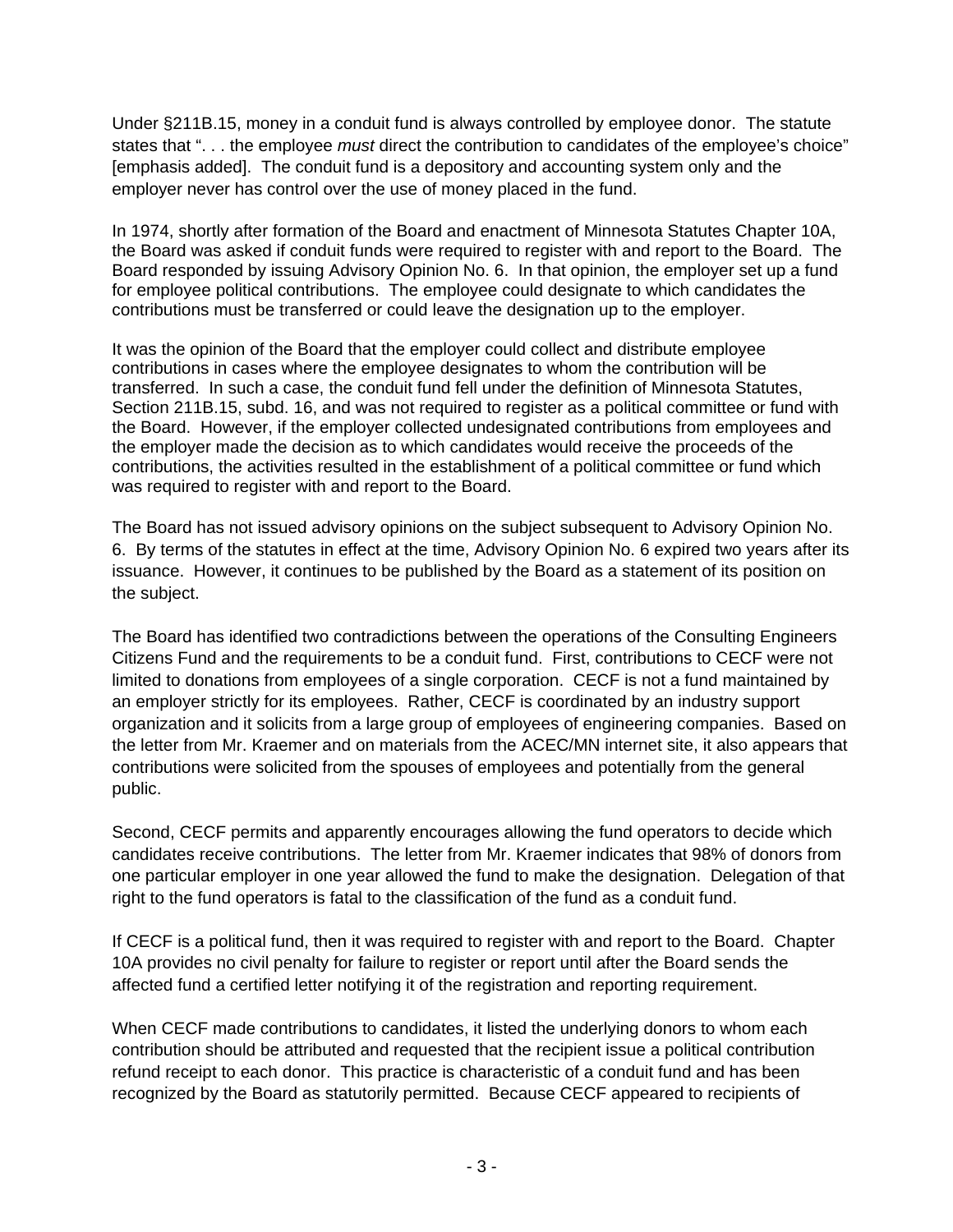contributions to be a conduit fund, there is no basis to support a finding of a violation by any recipient of a contribution made by or through CECF.

Information disclosed in the course of the investigation suggests that CECF made contributions to candidates that, when aggregated, were in excess of the limit on such contributions by a political fund. If such contributions were made with funds for which CECF determined the recipient, a violation of Minnesota Statutes Chapter 10A may have occurred.

In view of the fact that two chapters of Minnesota Statutes are at issue in this matter; one (Chapter 10A) under the Board's jurisdiction and the other (Chapter 211B) not, the Board determined that this matter should be resolved by agreement rather than by issuance of an order determining statutory rights and obligations.

# **AGREEMENT**

The American Council of Engineering Companies of Minnesota and the Consulting Engineers Citizens Fund, agree as follows:

- 1. The parties agree that the above statement of background is accurate and that its terms are a part of this agreement.
- 2. The Consulting Engineers Citizens Fund (CECF) was organized by engineering companies that were members of the American Council of Engineering Companies of Minnesota (ACEC/MN) in 1996. Mr. David Oxley was the Executive Director of ACEC/MN at that time. Mr. Randolph Morris, currently legal counsel for ACEC/MN was not legal counsel in 1996 and was not involved in the original formation of CECF.
- 3. It was the intention of the founding companies and of ACEC/MN that CECF would be a "conduit fund" as that term is used in Minnesota Statutes, Section 211B.15, subd. 16.
- 4. Minnesota Statutes, Section 211B.15, subd. 16, relates to solicitations directed to employees for donations into a nonpartisan fund, which the statute refers to as a "conduit fund". The statute sets forth certain requirements for solicitations to a conduit fund. All of the provisions refer to solicitations of "employees". There is no provision for solicitation of contributions from persons other than employees of the operator of the conduit fund. The statute also states that a solicitation must inform the employee that the employee *must*  direct the contribution to the candidates of the employee's choice. [Emphasis added].
- 5. CECF acknowledges that some of the contributions it received were not designated for specific candidates and that under the Board position expressed in Advisory Opinion No. 6, it would have been required to register with and report to the Board, at least with respect to the undesignated contributions.
- 6. The Board notes, and CECF acknowledges, that CECF was not an employer plan since it solicited contributions from employees of a number of employers. Even though those employers were in the same profession, the plan could not be considered to be an employer plan. Additionally, CECF acknowledges that it solicited not only from employees, but also from spouses of employees.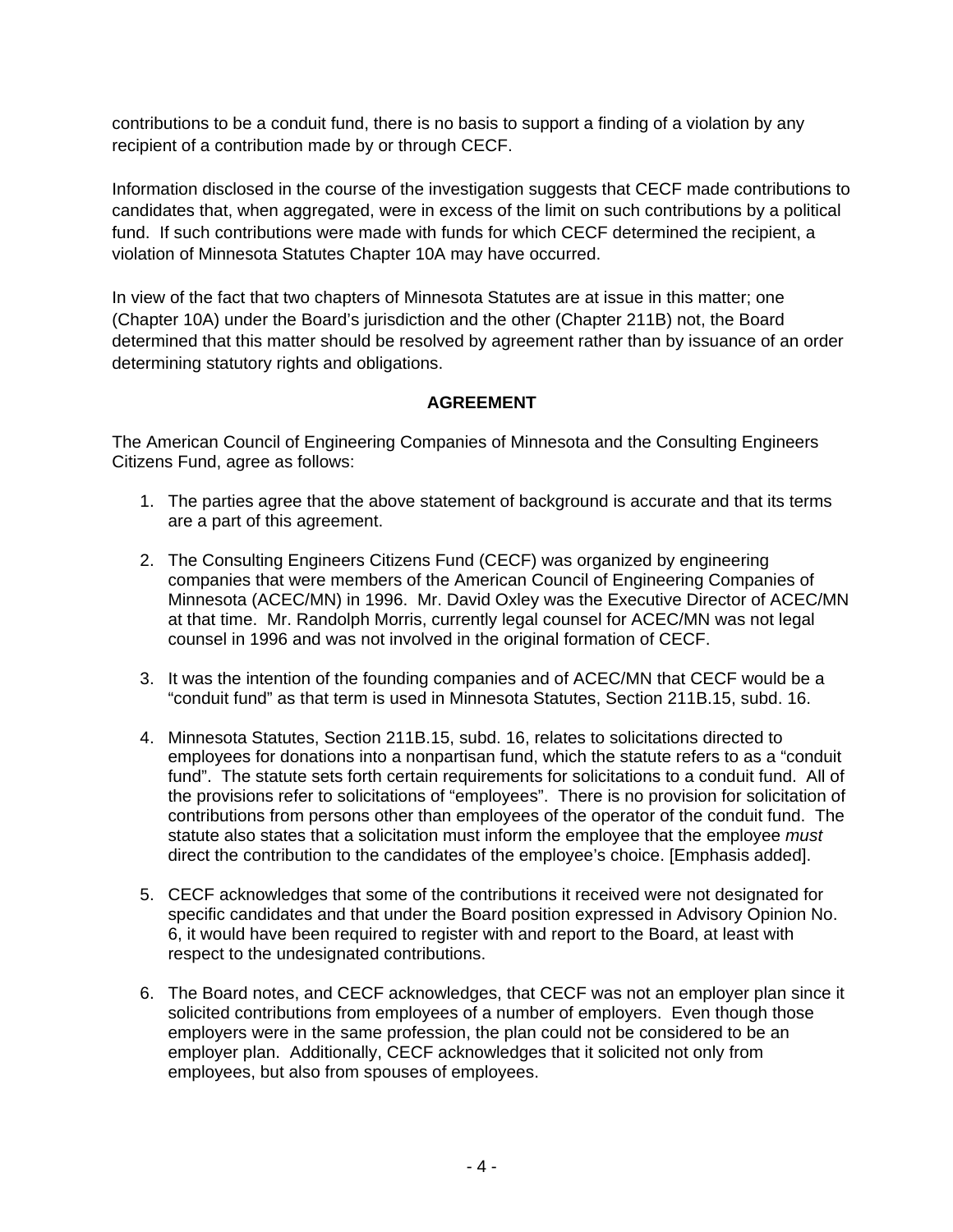- 7. ACEC/MN and CECF recognize that under the Board's interpretation of Minnesota Statutes CECF should have been registered with and reporting to the Board from the time it began receiving contributions since it was not a fund operated by an employer for its employees.
- 8. ACEC/MN and CECF wish to reach agreement with the Board to remedy any possible past violations, to disband and terminate CECF, and to ensure that any future similar activities by ACEC/MN or its members comply with the provisions of Minnesota Statutes Chapter 10A.
- 9. At the time of the Board's initial inquiry, CECF had approximately \$12,000 of donor funds remaining in its bank account. These funds consisted of small donations from individuals who had been advised by CECF or its participating employers that the donors would receive contribution refunds under Minnesota's political contribution refund program.
- 10. CECF had raised approximately \$40,000 in 2008 after a significant effort to increase participation. In years prior to 2008, its financial activity was approximately \$8,000 per year.
- 11. CECF agrees that it will provide to the Board bank records sufficient to document the amount on hand at the time that it became aware of this Board inquiry, November 19, 2008.
- 12. CECF will return all funds identified in item 9 to the original donors of those funds and will provide to the Board documentation sufficient to show that the refunds have been made and that they were made to the correct donors. After the Board is satisfied that this requirement has been met, documents provided under this section and section 11 will be returned to CECF under the provisions of Minnesota Statutes, Section 10A.02, subd. 11a(2).
- 13. After complying with sections 9 and 12 of this agreement CECF will close its bank account and cease all further operations. CECF will provide to the Board documentation showing that the Bank account has been closed.
- 14. ACEC/MN will prepare a letter to all companies that were involved in CECF by soliciting employees for contributions to CECF, advising the operators of CECF, providing lists to CECF, or in any other way. The letter will inform members of the termination of operations of CECF. Further, the letter will explain the reasons CECF cannot operate as a conduit fund and will set forth the options available to employers for fostering participation by their employees in the political process. The foregoing letter must be approved by the Board's Executive Director and legal counsel.
- 15. For a period of five years, ACEC/MN will notify the Board in writing if it becomes aware that any of its member companies expresses an interest in forming, or form a conduit fund so that the Board may ensure that such companies are not required to register with and report to the Board, or if they are required to register and report, that they do so.
- 16. ACEC/MN agrees that if it wishes to provide administrative support to any conduit fund operated by one of its members, it will seek advice from the Board in the form of an advisory opinion request to establish the extent to which it may be involved, if at all, in the operation of such a fund without causing the fund to become a political committee or